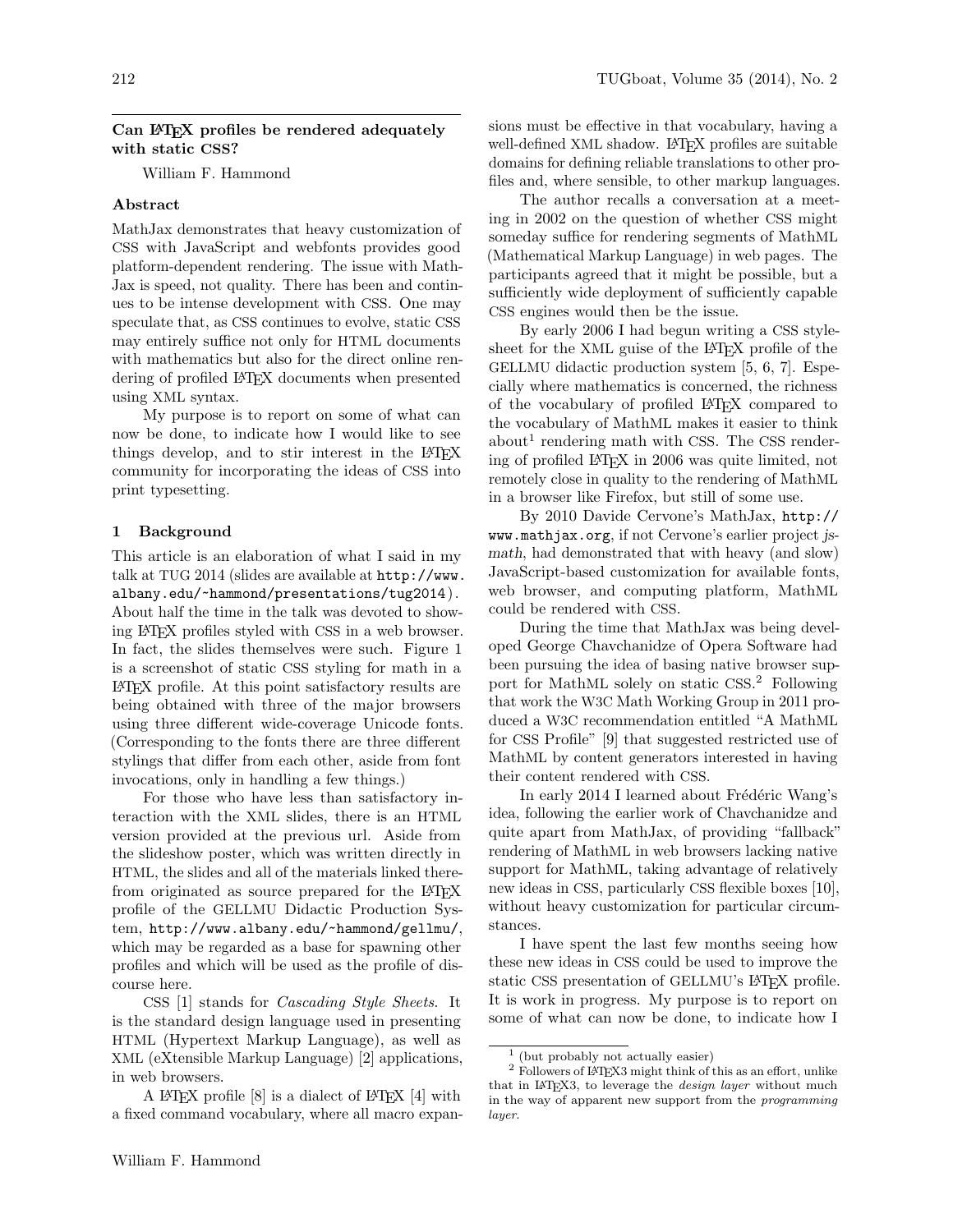$$
\frac{1}{1+\frac{e^{-2\pi\sqrt{5}}}{1+\frac{e^{-4\pi\sqrt{5}}}{1+\frac{e^{-6\pi\sqrt{5}}}{\pi}}}} = \left(\frac{\sqrt{5}}{1+\frac{\sqrt[5]{5}}{5^{3/4}\left(\frac{\sqrt{5}-1}{2}\right)^{5/2}-1}-\frac{\sqrt{5}+1}{2}}\right)e^{2\pi/\sqrt{5}}
$$

Figure 1: Static CSS styling of profiled LAT<sub>EX</sub>

would like to see things develop, and to try to stir the interest of the LATEX community in incorporating CSS ideas into print typesetting.

## 2 Processing

In another talk at TUG 2014, by S. K. Venkatesan and C. V. Rajagopal, one of the slides had this poetic line:

TEX is poured into the XML mould, and DTD is used as the sieve.

"DTD" refers to the document type definition. Document type definitions are in one-to-one correspondence with LATEX profiles. There are at least two reasons for sifting:

- 1. To know that a correctly written processor will reliably produce correct results.
- 2. To put the L<sup>A</sup>T<sub>F</sub>X under a framework that facilitates processing by any of the many software libraries, written in various programming languages, that operate on XML.

Those interested will be able to find more information about this in many places including, for example, The IATEX Web Companion [3].

For rendering a IAT<sub>F</sub>X profile with CSS a small amount of "server-side" processing (independent of fonts, browser, and platform) may be used to dress the regular XML guise of the LATEX so that it may be more easily addressed with CSS. In this report the main concern is with mathematics, but I should note that the whole of a profiled LAT<sub>EX</sub> document must be styled with CSS for presentation in a web browser.

### 2.1 Source

I will illustrate briefly with a tiny example under GELLMU's LATEX profile. This is the source  $tg.g.$ 

```
\documenttype{article}
\title{test}
\begin{document}
```
One has \[ \Gamma(3) = 2! \] \end{document}

### 2.2 Author-level XML

Under main track GELLMU processing, based only on syntax, not vocabulary, this resolves to the following XML instance tg.xml:

```
<?xml version="1.0" encoding="UTF-8"?>
<?xml-stylesheet type="text/css"
  href="gellmuart.css"?>
<!DOCTYPE article SYSTEM "axgellmu.dtd">
<article stem="tg">
<preamble><title>test</title></preamble>
<body>
<parb>One has
<displaymath>
<Gamma/>(3)<eqs/>2<exc/>
</displaymath>
</parb>
</body>
</article>
```
The XML tags should be self-explanatory except for <parb>, which indicates the paragraph begun with a blank line, the empty element <eqs/>coming from the "=" (that makes it possible for downstream decisions to be made on the "="), and the  $\langle$ exc/> coming from the "!".

### 2.3 Elaborated XML

In main track processing under the GELLMU Didactic Production System this "author-level" XML that closely shadows the original source is processed, preparatory to translation toward either regular LATEX or HTML, to the following elaborated XML instance tg.exml:

```
<?xml version="1.0" encoding="UTF-8">
<?xml-stylesheet type="text/css"
 href="gellmuart.css"?>
<?centralStyled?>
<!DOCTYPE article SYSTEM "uxgellmu.dtd">
<article stem="tg">
<preamble><title>test</title></preamble>
<body>
<parb>One has
<displaymath>
```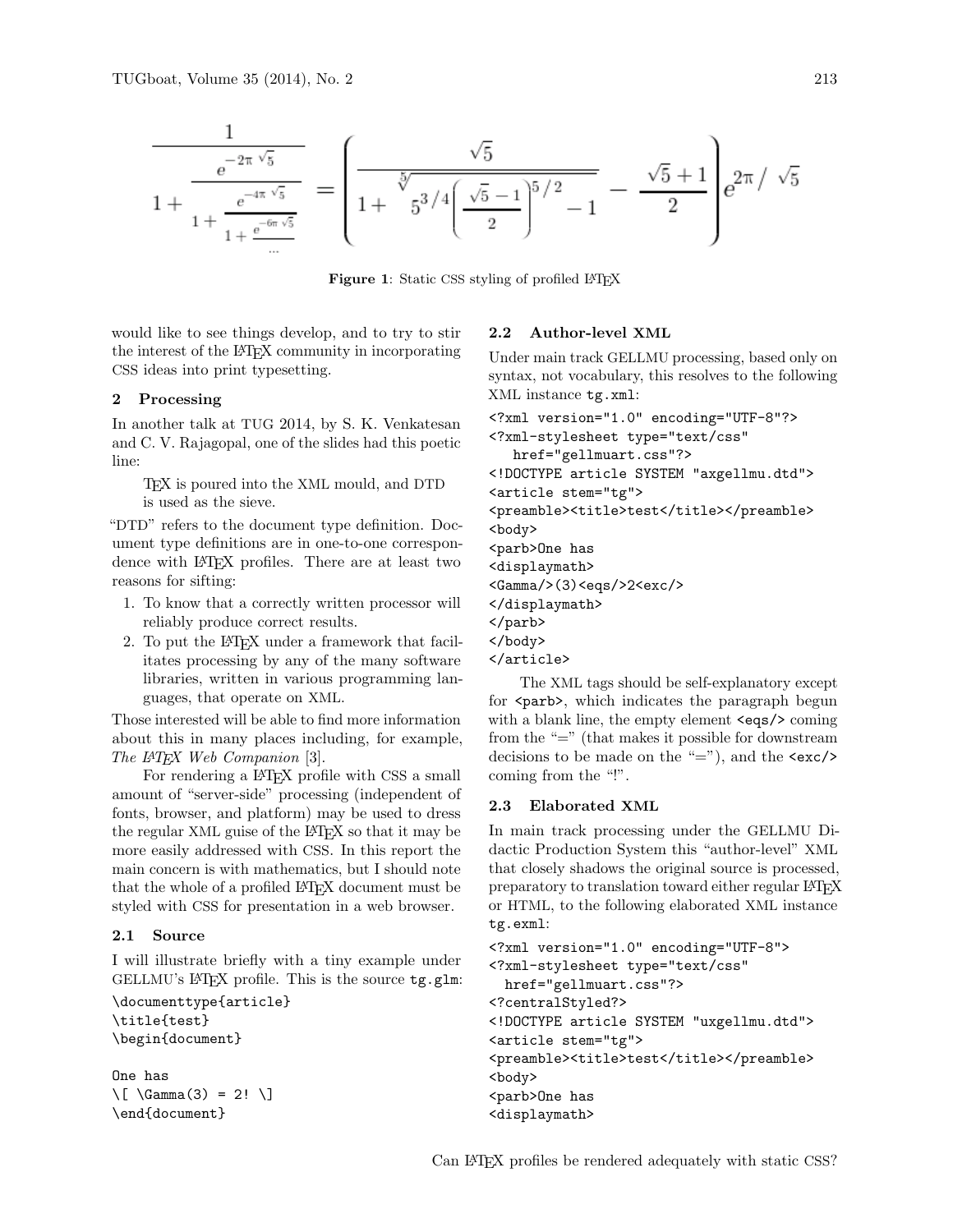```
<Gamma/>(3)<equals/>2<exc/>
</displaymath>
</parb>
</body>
</article>
```
The only change noticeable in this very simple example is that the "=" has now become  $\le$  equals/> because it is within a mathematical container. (Other changes that would happen with a more complicated document would be resolution of cross-references and assignment of section numbers.)

# 2.4 Dressed XML

To prepare for CSS it is necessary that every nugget of character data inside math zones be wrapped in a tag indicating whether the nugget is numeric, wordlike, or operator-like, so that the questions of whether to use an upright or italic font and how to space may be addressed.

Such "dressing for CSS" leads to tg-lm.xml:

```
<?xml version="1.0" encoding="UTF-8"?>
<?xml-stylesheet type="text/css"
 href="gellmualm.css"?>
<!DOCTYPE article SYSTEM "vxgellmu.dtd">
<article stem="tg">
<preamble><title>test</title></preamble>
<body>
<parb>One has
<displaymath mlvl="1"
  mchld="me|bal|me|mx|me">
<me name="Gamma" mlvl="2" mchld="Gamma"
   ><Gamma/></me>
<bal mlvl="2" mchld="mx"
   ><mx type="number">3</mx></bal>
<me name="equals" mlvl="2" mchld="equals"
   ><equals/></me>
<mx type="number">2</mx>
<me name="exc" mlvl="2" mchld="mx"
   ><mx type="character">!</mx></me>
</displaymath>
</parb></body>
</article>
```
One will see that the mathematics has been greatly elaborated. The elaboration creates hooks for possible use in CSS selectors. Note, in particular, the values of the attribute type on the element <mx>. The attribute mlvl on almost every element inside a math zone indicates how deep that element is in the math zone (a selection issue not foreseeably addressable by CSS). The attribute mchld on math containers lists the names of the child elements (another selection issue not currently addressable in CSS).

# 2.4.1 Balancing parentheses

Another thing to notice is that

 $<$ Gamma $/$ > $(3)$ 

has become (with some simplification for human clarity):

<Gamma/>>>><mx type="number">3</mx></bal>

That is, at this stage of processing the parentheses have been replaced with the element <br/>bal>...</bal>, "bal" for "balanced", which at the source level is \bal{...}, corresponding to \left(...\right) in regular L<sup>AT</sup>FX.

# 2.4.2 A bit of CSS for  $\langle$ mx $\rangle$

By way of example, relevant code from the linked CSS, available from http://www.albany.edu/~hammond/ webstyle/gellmualm.css, includes:

```
mx[type="letter"] {
  font-style: italic;
}
mbox mx[type="letter"] {
  font-style: normal;
}
mx[type="number"] {
  font-style: normal;
  font-size: 0.92em;
}
[mlvl="1"]>mx[type="number"] {
  font-style: normal;
  font-size: 1em;
}
```
Many things in the style sheet are debatable, even questionable. In particular, the font-size adjustment for mx[type="number"] is based on a personal judgement that numbers at levels greater than 1 were too large compared to letters.

As mentioned above, the name of the dressed XML instance is tg-lm.xml. The pre-suffix "-lm" is a mnemonic reference to the "Latin Modern" font, matching the "lm" in the name gellmualm.css of the linked style sheet. Because at this time there is a certain lack of standardization in fonts used on the web, I am providing a different style sheet for each font. This must mean, of course, that the style sheet is being used to control the font, which, in turn, means that I must be serving web fonts.

# 3 Fonts

For most of the history of the World Wide Web the fonts used in web browsers have been the fonts found on the user's computer. Relatively recently what are called "web fonts" have appeared and have gained support in major web browsers. Web fonts are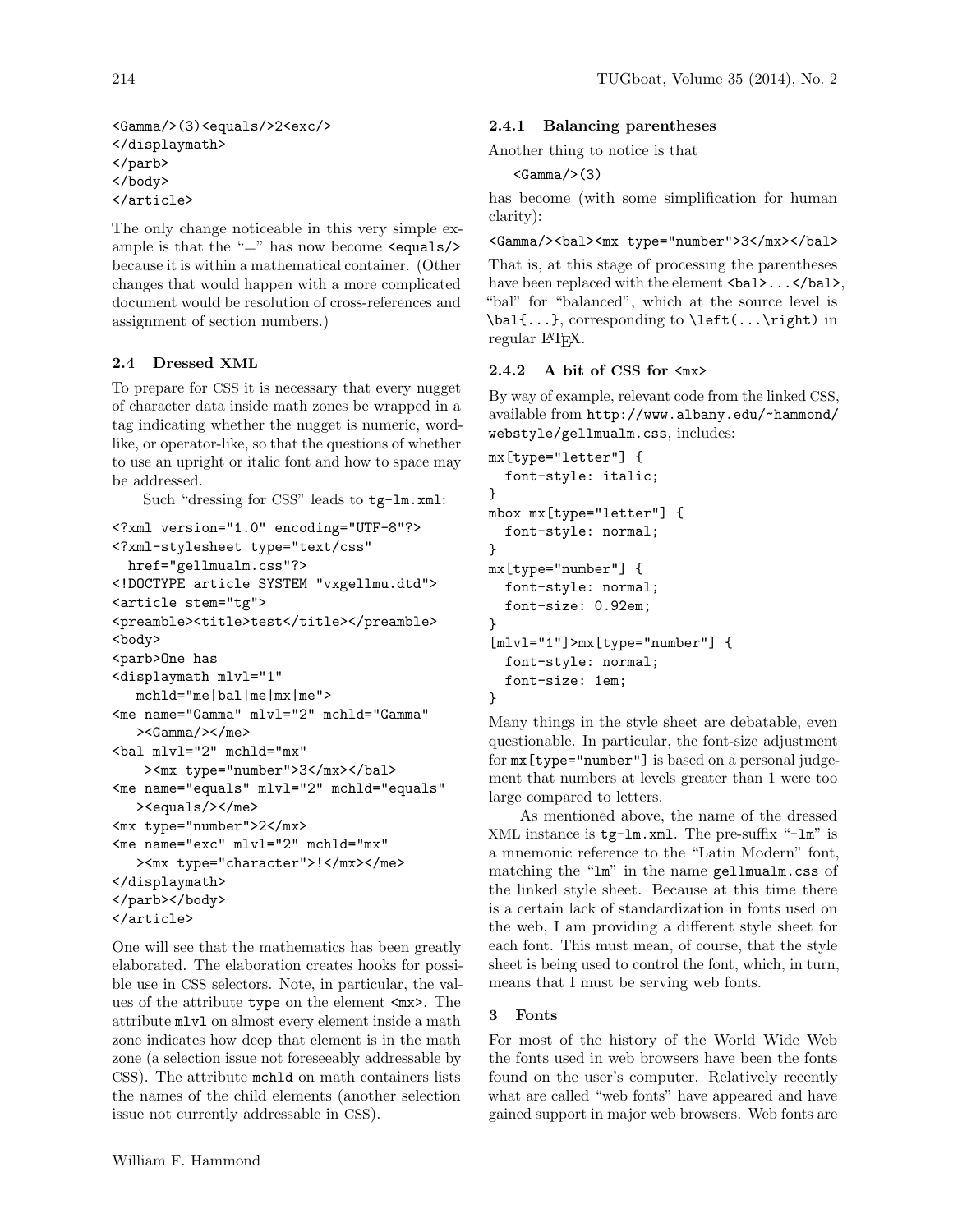fonts served through the web, usually from the site where an HTML document is posted. The MathJax project has made a great deal of use of web fonts. My understanding is that web fonts may be made from either OpenType fonts or TrueType fonts.

I know relatively little about fonts, whether in the world of the web or in the LAT<sub>EX</sub> world. A few of the things that I have learned include:

- Unicode fonts, i.e., fonts whose glyphs are referenced by the Unicode value for the corresponding character, are becoming the standard both on the web and for LAT<sub>EX</sub> with the new T<sub>EX</sub> engines (xetex and luatex).
- OpenType fonts seem to be becoming the standard.
- A free program by Jonathan Kew of Mozilla (the originator of xetex) called  $\text{s} \text{f} \text{m} \text{t} \text{2} \text{w} \text{m} \text{s}$ <sup>3</sup> will convert an open type font file, say foofont.otf, or a true type font file, say foofont.ttf, to a web font (foofont.woff).
- A CSS @font-face directive is used to tie a web font on your server to a font-family name, possibly also with a font-weight and font-style specification.

### 4 Casting for glyphs

There comes the question in styling a LAT<sub>EX</sub> profile with CSS of what one is to do with the four "casting" commands: \mathbb, \mathcal, \mathfrak, and **\mathscr.** In L<sup>AT</sup>EX, as one knows, each of them takes as argument a Latin letter and produces, respectively, a double-struck, calligraphic, Fraktur, or script version. Apart from Fraktur, it can be argued that these are mere stylistic variations. But most mathematicians are inclined to regard the original Latin letter and these four casts as five semantically distinct symbols. While in a translation to MathML, it might be reasonable to generate appropriate Uni- $\text{code points}$  for the casts,  $4$  that would be a bit out of scale for styling the XML guise of a profiled LATEX document with CSS where the author has used one of these commands.

Of course, the author could just put the appropriate Unicode points in the source. Aside from that, an off-track approach is to specify a sequence of matching old fonts such as msbm10, cmsy10, eufm10, and rsfs10 for the four casts.

If the Unicode standard were amended to fill the gaps left in the three alphabets that correspond to previously assigned glyphs (not characters in the abstract sense), then in the "dressing process" one could use offsets to those alphabets for bb, frak, and scr.

Finally, by way of trying to nudge the guardians of Unicode, I would like to note that in the document "The STIX Package" (stix.pdf) accompanying the 2014 release of the STIX fonts and found in T<sub>EX</sub> Live 2014, the table in section 3 indicates support for a number of \mathxx commands beyond what is provided in Unicode. The author has been shown browser-private CSS properties that may be used to access alternate glyphs for Unicode points in Open-Type fonts. This gives hope that eventually there will be better ways to use CSS to access such alternate glyphs.

### 5 Fractions

Fractions may be rendered reasonably well using CSS tables. There are, however, two important things to note. First, each of the numerator and denominator must be the sole table-cell in a table-row. The bar that separates numerator and denominator may be provided as the "collapsed" border-bottom of the numerator with the border-top of the denominator. This arrangement for the bar works with tablerows. However, table-rows cannot contain essentially arbitrary content, while table-cells can. Thus, the dressing of the profile must re-arrange things to be as if \frac{a}{b} had been marked up as \frac{{a}}{{b}}. This much is a slight inconvenience but not a problem.

The second thing to note is a problem. There does not seem to be any reasonable way at present to have horizontally adjacent fraction bars align with each other. It is not an obstruction to comprehensibility, but it leaves an appearance one does not want. It is part of a much larger concern with vertical alignment for the math in LATEX profiles.

The author understands that vertical alignment is a subject of continuing work within the CSS community.

#### 6 Borders as balancers

Previously (in section 2.4.1) I mentioned  $\lambda$ ...} as the profile's version of  $\left(\ldots\right)$ . At the stage of dressing when all character data in math zones is being wrapped in tags the character "(" is replaced with  $\langle$ bal> and the character ")" is replaced with </bal>. Aside from the fact that this is important for trapping the author error of having unbalanced parentheses because the output will not

<sup>3</sup> C source available from http://people.mozilla.org/ ~jkew/woff/woff-code-latest.zip — I found it quite easy to build with gcc.

<sup>&</sup>lt;sup>4</sup> This ignores that the Unicode standard seems to have merged calligraphic and script, and the standard provides only three incomplete "alphabets".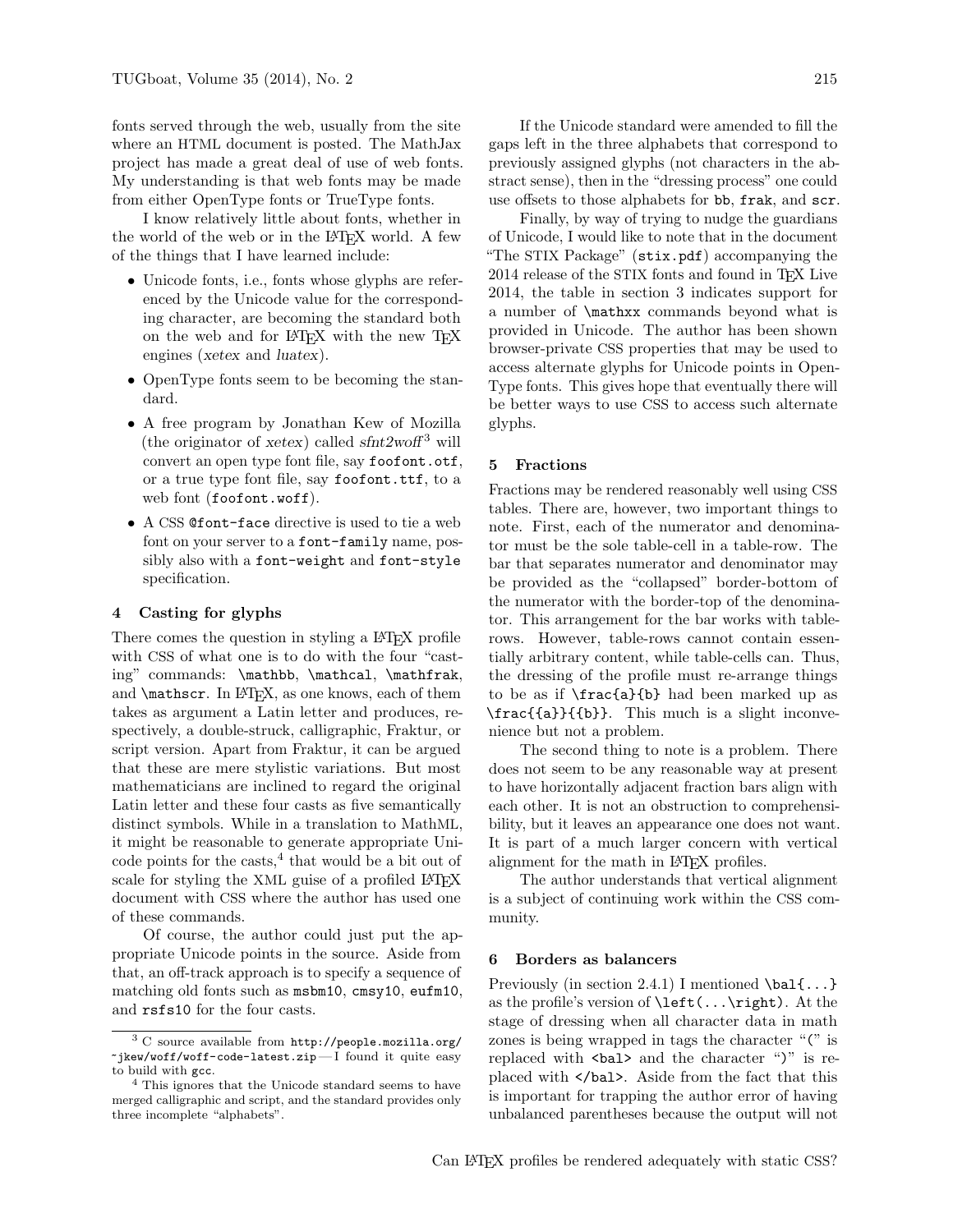parse correctly without balance, it is important because CSS (not unlike LAT<sub>EX</sub>) is largely about boxes. Every XML element gives rise to a box. CSS properties control that box.

One might eventually hope that perfectly sized parentheses for a given box might be provided using CSS as a border segment object. What works now is the following:

bal {

}

```
align-self: center;
display: inline-block;
margin-left: 0.15em;
margin-right: 0.15em;
padding: 0.2ex 0.2em 0.2ex 0.2em;
border-left: 0.2ex solid;
border-right: 0.2ex solid;
border-radius: 0.5em;
```
Here is a screenshot that illustrates this handling of  $\b{a}$  $\{\}$ :

$$
\frac{\pi}{2} \left[ 1 + \left( \lim_{n \to \infty} \left[ \log(n+1) - \left( \sum_{k=1}^{n} \frac{1}{k} \right) \right] \right) \right]
$$

Notice how each pair of parentheses, allowing for CSS-specified padding of boxes, fits its box precisely. There is no limit to the number of sizes. How easy it could be for an author to omit one of the parentheses at the end if they were all of the same size as here:

$$
\frac{\pi}{2} \left( 1 + \left( \lim_{n \to \infty} \left( \log(n+1) - \left( \sum_{k=1}^{n} \frac{1}{k} \right) \right) \right) \right)
$$

Among my wishes for the future of CSS are new border-decoration properties for the four sides of a box that would enable one to have precisely fitting parentheses, braces, and brackets. Further one might wish eventually to be able to attach to a point on the border of a box a small piece of drawing, similar to a picture environment drawing in LATEX.

Thus, for example, radicals (from  $\sqrt{\sqrt{}[}$ ), which are presently rather fragile with the CSS styling now available (except for the top line that presents well when styled as the **border-top** of the radicand), would be handled better using the border-top of the radicand and a segment of the border-left of the radicand with a radical hook drawn from the bottom of the segment on the left. Failing that one can even now make Orwellian "victory radicals" consisting simply of the top and left borders of the radicand.

### 7 Flexible boxes

### 7.1 underset

The LATEX profile in use here does not, though it certainly could, provide \lim as a command. The limit in the previous display is generated as an underset. Explicitly, the corresponding source is:

\underset{n \rightarrow \infty}{\mbox{lim}}

In the XML everything needs a name. The first argument of underset, the "decoration", has the name deco, while the second argument, the "base", has the name *expr*.<sup>5</sup>

It would be rather heavy-handed to style an underset as a table. Instead it uses a new concept in CSS  $[10]$ : the flexible column.<sup>6</sup>

The command underset is treated in this segment of the CSS stylesheet:

```
underset {
  display: inline-flex;
  flex-direction: column;
  align-items: center;
  vertical-align: text-top;
  justify-content: flex-start;
}
underset > expr {
  order: +1;
  padding: 0;
  margin-top: -0.2ex;
  margin-bottom: -0.3ex;
}
underset > deco {
  font-size: 0.8em;
  padding: 0;
  order: +2;
}
```
The order property for the children indicates the order from top to bottom in which the children should be displayed. In this case the first child is to be displayed second and the second child first.<sup>7</sup> The ability to arrange the order of children is useful. (Its usefulness is made less important, however, if the XML is processed for "dress".)

This segment of CSS above is not very robust. The vertical-align specification may or may not be what one will ultimately want. If it is used, the idea is to align the underset box within the parent. It is not supposed to be effective if the parent is a flexible box (row or column), in which

<sup>5</sup> The argument order for MathML's corresponding munder is reversed.

<sup>6</sup> As an exercise, the reader might ponder why it would not work to style a fraction as a flexible column.

<sup>7</sup> With MathML's munder it would be first first and second second.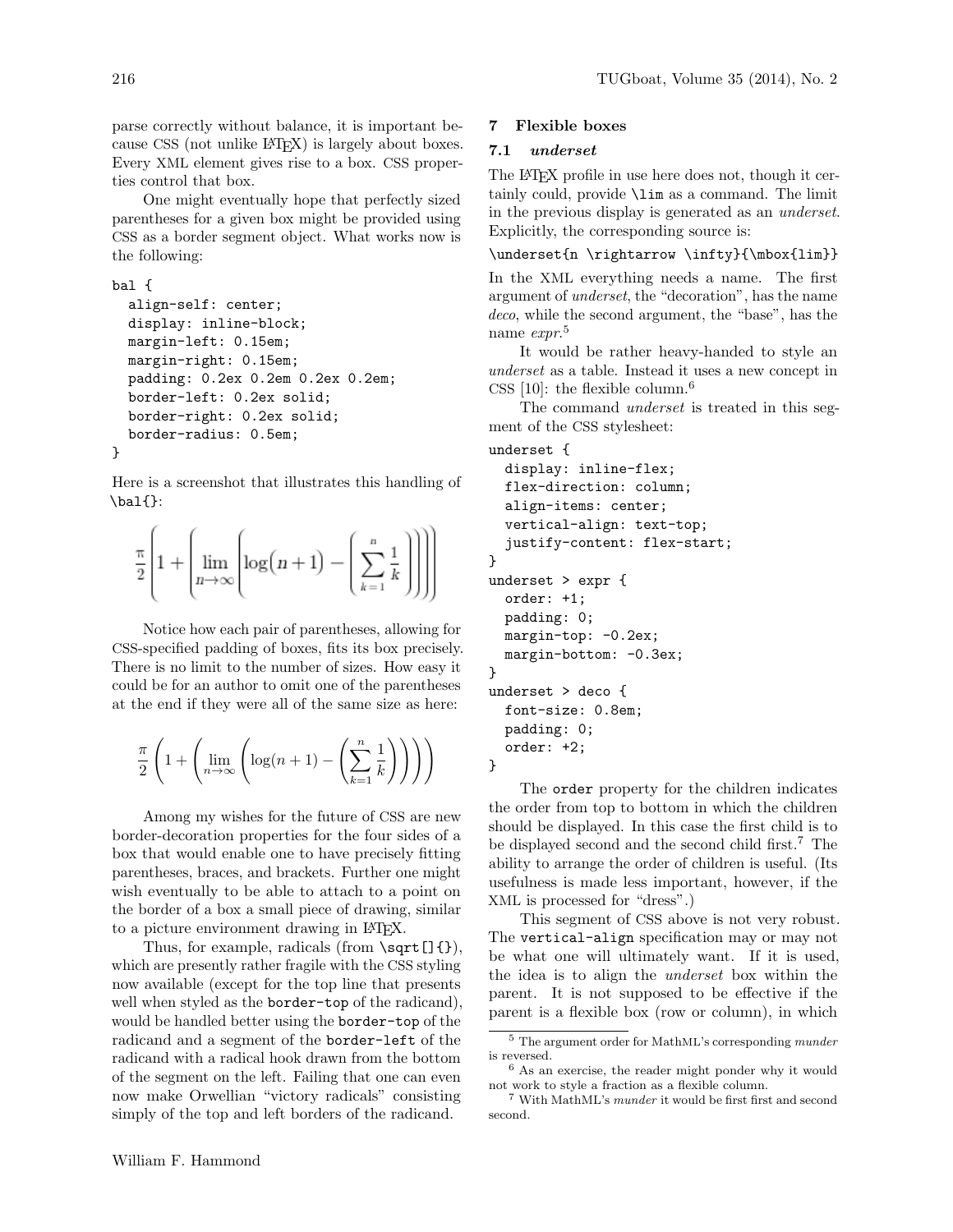case a property called align-self with different permitted values can be used. It's not fully clear which display types of the parent are appropriate if vertical-align is to be effective. Moreover, it's not clear what point on a flexible column is being aligned, say, in a parent of type inline-block. I can report that for one browser the display changed for underset and overset with a version upgrade during July, 2014. The top and bottom margin settings for expr are a font-dependent attempt to adjust for the inadequacies of vertical-align.

## 7.2 sum-like operators

The sum in the previous display also involves flexible boxes, in this case two of them, one a row and one a column. In the LAT<sub>EX</sub> profile at hand, sums, integrals, and products are handled together for most purposes, and I call them the "sip" (the first letters of sum, integral, and product) elements. (There could be more of these: unions, intersections, coproducts, ..., but no others are presently in the profile.) Where in regular L<sup>AT</sup>EX the corresponding commands reference the operator symbols, in the profile they reference the whole structure. Nonetheless, the markup is almost the same as with regular LATEX except that an explicit termination of the object of the operation is required. For the example in the display of section 6, the markup is

```
\sum_{k=1}^n\frac{1}{k}\sum:
```
This could be marked up in a manner close to its XML guise:

## \sum{\siphead{\lower{k=1}\upper{n}} \sipbody{\frac{1}{k}}}

The CSS scheme used is that sum is a flexible row, while its first child *siphead* is a flexible column given that its parent is a displaystyle sum. At the stage of dressing an mx containing the summation symbol is inserted between the upper and the lower. The sipbody, which is the second child of the sum, contains the object of the summation — in this case the fraction  $1/k$ . A listing of the relevant CSS code follows. Note that the property align-self should govern vertical alignment of the sum in its parent in the case that the sum is itself inside a flexible row, while the property vertical-align should govern the case that the sum is inside an inline block (which I have taken to be the default display style for any expression more complicated than a single symbol).

```
sum, int, prod {
  align-self: center;
  vertical-align: middle;
  margin-left: 0.2em;
  margin-right: 0.2em;
```

```
display: inline-flex;
  flex-direction: row;
  justify-content: flex-start;
  align-items: center;
}
siphead {
  vertical-align: middle;
  align-self: center;
  display: inline-flex;
  flex-direction: column;
  justify-content: flex-start;
  align-items: center;
}
siphead > upper {
  font-size: 0.6em;
  order: -1;
  line-height: 2.5ex;
  min-height: 1.5ex;
  margin-bottom: 0.15ex;
}
siphead > mx {
  order: 0;
}
siphead > lower {
  order: 1;
  font-size: 0.6em;
  line-height: 2.5ex;
  min-height: 2.5ex;
  margin-top: 0.15ex;
}
sipbody {
  display: inline-block;
  align-self: center;
  padding-left: 0.05em;
}
```
### 8 Why?

It is important to explore all avenues for making mathematical content fully available online in proper online formats. This includes the world of small screens as found on "smart phones" and the world of "e-books".

One hopes that the design concepts in CSS<sup>8</sup> for online content eventually become adequate for handling mathematics— they are not far from that now — and that those concepts come to be supported in all major web browsers.

With fully robust static CSS for LATEX profiles the gain for the online presentation of mathematics could be:

1. Faster browsing of math online.

<sup>8</sup> general concepts not particularly tied to mathematics